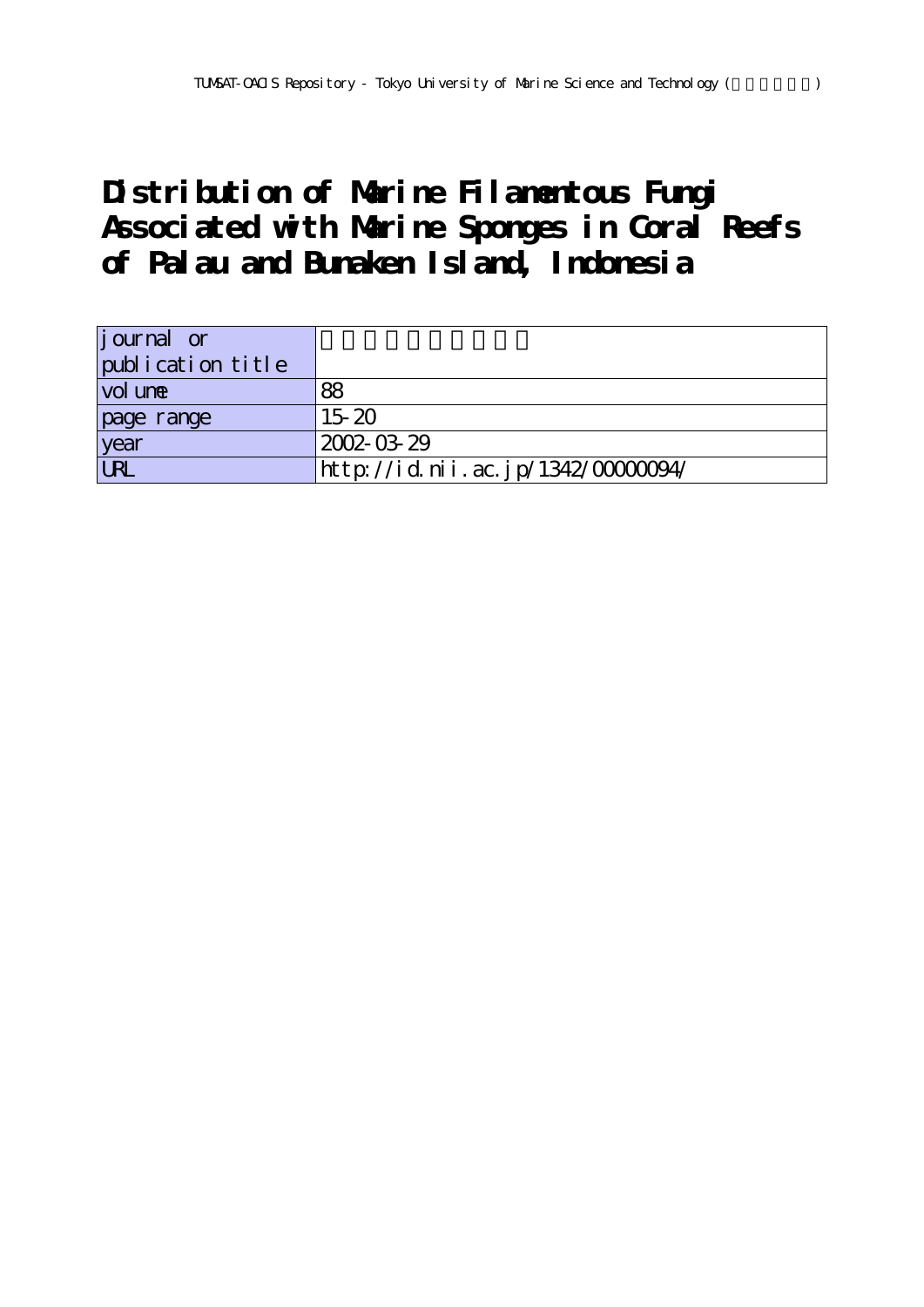# **Distribution of Marine Filamentous Fungi Associated with Marine Sponges in Coral Reefs of Palau and Bunaken Island, Indonesia**

**Michio Namikoshi\*1 , Kyoko Akano\*1, Hisayoshi Kobayashi\*2 , Yoshio Koike\*3 , Akira Kitazawa\*3, Ari B. Rondonuwu\*4 and Silvester B. Pratasik\*4**

(Received August 29, 2001)

**Abstract:** Recent investigations indicate the tremendous potential of marine filamentous fungi as a source of new bioactive natural products. In the course of our study on bioactive metabolites from marine fungi, we isolated filamentous fungi associated with marine sponges at Palau and at Bunaken Island in North Sulawesi, Indonesia, during the voyage of the training vessel Shinyo-maru. Filamentous fungi were obtained from 82.7% and 98% of sponges at Palau and Bunaken Is., respectively. These rates were remarkably higher than those of other tropical areas. Distribution of marine filamentous fungi in the coral reef of Bunaken Is. at 6 sampling points was equally high (90-100%), while the 8 sampling points at Palau slightly varied in distribution.

*Key words: Marine filamentous fungi, Marine sponges, Distribution, Coral reef, Palau, Bunaken Island, North Sulawesi*

# **Introduction**

Filamentous fungi are a prolific source of biologically active secondary metabolites. The first antibiotic and still the important antiinfectious agent, penicillin, was isolated from the fungus *Penicillium notatum*. A number of antibiotics have been obtained from the culture broths of filamentous fungi to date. Recent investigations on marine filamentous fungi as a bioresource for searching biologically active secondary metabolites indicate the tremendous potential of them as a source of new  $medi cines<sup>1-4</sup>$ .

Marine sponges are benthic animals found in the wide range of marine environments. The species diversity of sponges is superior in the tropical coral reef environments. While, the sponges would be one of the most to-be-studied groups among reef fauna. Indeed, the sponges are often ignored by divers and naturalists, who appreciate encountering mobile animals, such as fish, turtles, mammals, rays, and even sharks, and looking at colorful corals, but sponges are quite interesting animals to be questioned to them on the origins of their diversity in species, colors, and morphologies and on the ecological significance as the members of tropical coral reef habitats. The sponges are also very important resources for searching the biologically active substances, which are useful to develop pharmaceuticals, agrochemicals and biochemical reagents and their lead compounds. The origins of these biologically active substances are recently thought to be the metabolites produced by the microorganisms associated with the sponges. Sponges are good homes not only for macroorganisms, such as worms, brittlestars, shrimp, crabs, etc., but also for a variety of microorganisms, such as bacteria, fungi, and microalgae, which live in the canals, between cells, and even inside the cell.

In the course of our systematic study on marine filamentous fungi as a useful and sustainable source of bioactive natural products<sup>5-9</sup>, we investigated the diversity and distribution of sponges and their associated filamentous fungi in the coral reefs of Palau and Bunaken Island in North Sulawesi, Indonesia. The expeditions were conducted on the occasions when the training vessel Shinyo-maru was anchored at Marakal in Palau between February 4 and 8, 2000 and at Bitung in North Sulawesi between March 3 and 7, 2001.

Marine filamentous fungi were obtained in high yield from marine sponges at both sites. Distribution of filamentous fungi at Bunaken Is. was equally high, and a slight difference in distribution was observed at Palau.

This report describes the results of the expeditions and the distribution of marine filamentous fungi isolated from

<sup>\*1</sup> Department of Ocean Sciences, Tokyo University of Fisheries, 4-5-7 Konan, Minato-ku, Tokyo 108-8477, Japan.

<sup>\*2</sup> Institute of Molecular and Cellular Biosciences, The University of Tokyo, 1-1-1 Yayoi, Bunkyo-ku, Tokyo 113-0032, Japan.

<sup>\*3</sup> Training Vessel Shinyo-maru, Tokyo University of Fisheries, 4-5-7 Konan, Minato-ku, Tokyo 108-8477, Japan.

<sup>\*4</sup> Faculty of Fisheries and Marine Science, Sam Ratulangi University, Kampus UNSRAT Bahu, Manado 95115, Indonesia.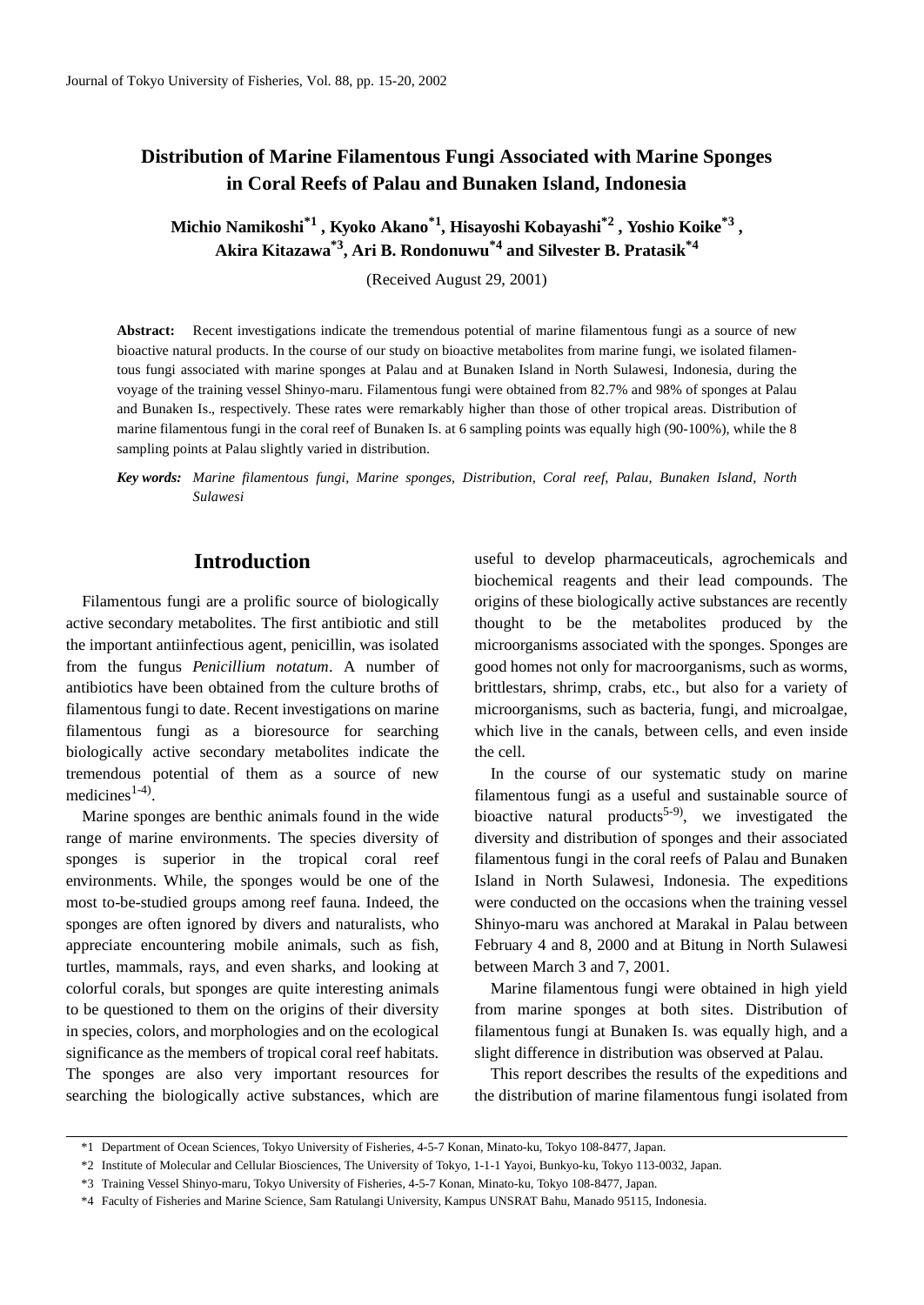marine sponges collected in the coral reefs of Palau and Bunaken Island.

# **Materials and Methods**

### *Marine Sponges*

Marine sponges were collected by scuba diving at 8 sampling points in Palau between February 4 and 7 in 2000 and at 6 sampling points in Bunaken Is. between March 4 and 6 in 2001. Photographs of the sponges were taken in the water by a camera (Nikonos V) equipped with an electronic flash. Each sponge was sealed in a sterile plastic bag in the water and stored in a cooler box with coolant for isolation of filamentous fungi.

#### *Isolation of Filamentous Fungi*

Treatment of marine sponges was done within 3 h in a laboratory of the research vessel Shinyo-maru. The sponges were cut into small pieces, and three to five pieces of each sponge were placed in a sterile mortar with 1-2 mL of sterile seawater and homogenized with a pestle. One- to two-hundred microliters of the liquid portion was placed on an agar plate (0.02% yeast extract (Difco), 0.1% soluble starch, 2% agar (Difco), and 200 ppm chloramphenicol in 90% natural seawater). The organism remaining in the mortar was pressed by pestle to remove liquid, and two to three pieces were applied on an agar plate. The plates were placed in the research room (25- 26°C) of the ship and then incubated at 20°C after returning to the university.

The mycelia grown on an agar plate or on a substrate were inoculated on a slant in a culture tube (1/10 YSA: 0.02% yeast extract, 0.1% soluble starch, and 2% agar in 90% natural seawater).

# **Results and Discussion**

## *Study Sites*

Palau is located at latitude about 7°N and surrounded by the deep sea (Pacific Ocean) (Figure 1). The country is consisted of many islands, and coral reefs are well grown (Figure 2). Bunaken Island, located at little north of latitude 1°N, is a small island in North Sulawesi, Indonesia (Figures 1 and 3). The island is surrounded by a coral reef (Figure 4), which gives a steep drop off to 200- 300 m depth. Several islands including Bunaken Is. are preserved their natural environments as the National Marine Park.



Figure 1. Map of Indopacific area.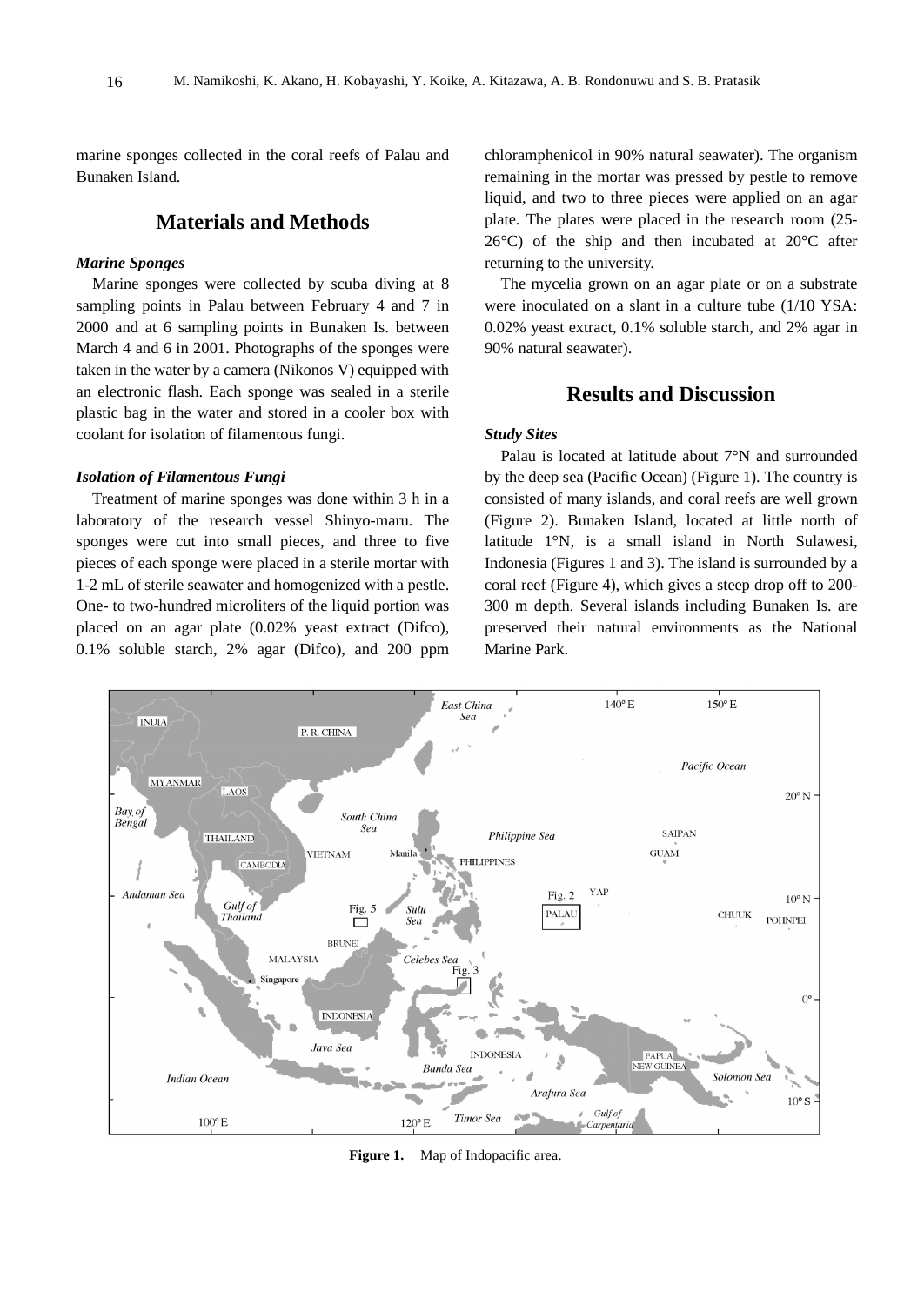





**Figure 2.** Sampling points and results of collection at Palau. Total fungi-Sponges yielded fungi/Total sponges (Rate)



**Figure 4.** Sampling points and results of collection at Bunaken Island. Total fungi-Sponges yielded fungi/Total sponges (Rate)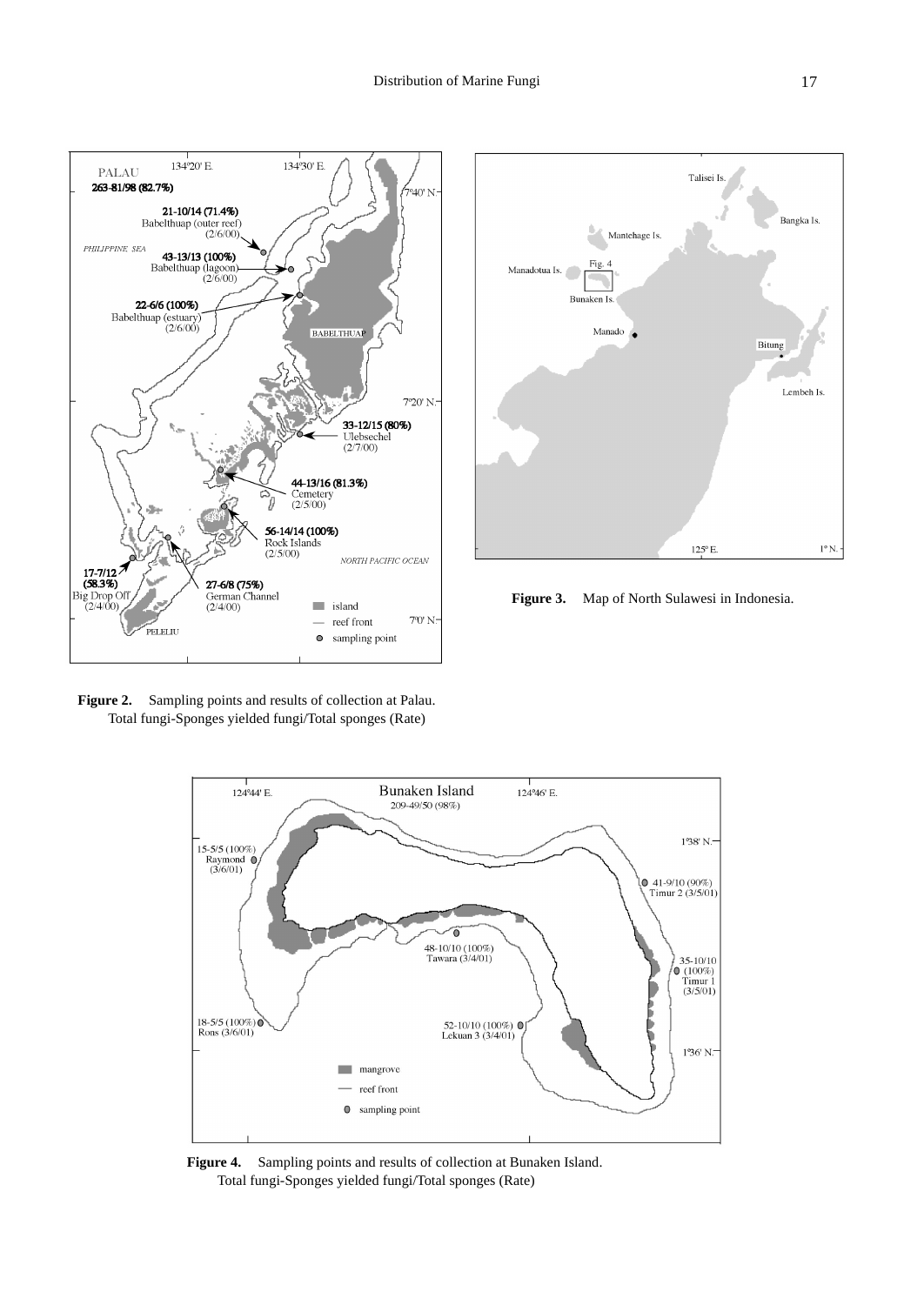

**Figure 5.** Sampling points and results of collection at Layang-Layang Island. Total fungi-Sponges yielded fungi/Total sponges (Rate)

## *Marine Sponges*

Diverse marine sponges were photographed and collected by scuba diving. A small portion of each sponge was sealed in a sterile plastic bag in the water and stored in a cooler box until the sponge was treated for isolating filamentous fungi.

The sum of 98 sponges were collected at 8 sampling points in Palau (Figure 2 and Table 1) and 50 sponges at 6 sampling points in Bunaken Is, (Figure 4 and Table 2). Different species of sponges were collected at a sampling point, and overlap of species was also avoided at resembled sampling points.

| Table 1. | Summary of results obtained from the Palau expedition |
|----------|-------------------------------------------------------|
|          |                                                       |

| Date         | <b>Sampling Point</b> |          | Number of Sponges  |                                  |                     | Number of Fungi Isolated |            |            |
|--------------|-----------------------|----------|--------------------|----------------------------------|---------------------|--------------------------|------------|------------|
|              |                       | $Col.*1$ | Liq. $*^2$         | $Org.*3$                         | Total <sup>*4</sup> | Liq. $*5$                | $Org.*6$   | Total      |
| Feb. 4, 2000 | German Channel        | 8        | 6(75%)             | 3(37.5%)                         | 6(75%)              | 20 [3.3]                 | 7[2.3]     | $27$ [4.5] |
|              | Big Drop Off          | 12       | $6(50\%)$          | 5(41.6%)                         | $7(58.3\%)$         | 9[1.5]                   | 8[1.6]     | $17$ [2.4] |
| Feb. 5, 2000 | Rock Islands          | 14       |                    | 11 (78.6%) 12 (85.7%) 14 (100%)  |                     | 22 [2.0]                 | 34 [2.8]   | 56 [4.0]   |
|              | Cemetery              | 16       |                    | 10 (62.5%) 10 (62.5%) 13 (81.3%) |                     | $23$ [2.3]               | 21 [2.1]   | 44 [3.4]   |
| Feb. 6, 2000 | Babelthuap            | 6        | $5(83.3\%)$        | $6(100\%)$                       | $6(100\%)$          | $11$ [2.2]               | $11$ [1.8] | 22 [3.7]   |
|              | estuary               |          |                    |                                  |                     |                          |            |            |
|              | Babelthuap            | 14       | 4(28.6%)           | $7(50\%)$                        | $10(71.4\%)$        | $10$ [2.5]               | $11$ [1.6] | $21$ [2.1] |
|              | outer reef            |          |                    |                                  |                     |                          |            |            |
|              | Babelthuap            | 13       |                    | 10 (76.9%) 10 (76.9%) 13 (100%)  |                     | 21 [2.1]                 | 22 [2.2]   | 43 [3.3]   |
|              | lagoon                |          |                    |                                  |                     |                          |            |            |
| Feb. 7, 2000 | Ulebsechel            | 15       | 8 (53.3%) 12 (80%) |                                  | 12(80%)             | $14$ [1.8]               | 19 [1.6]   | 33 [2.8]   |
|              | Total                 | 98       |                    | 60 (61.2%) 65 (66.3%) 81 (82.7%) |                     | 130 [2.2]                | 133 [2.0]  | 263 [3.2]  |

<sup>\*1</sup> Sum of sponges collected.<br><sup>\*2</sup> The number of sponges yielded at least one fungus from the liquid portion (the rate in parenthesis).<br><sup>\*2</sup> The number of sponges yielded at least one fungus from the residual organism (t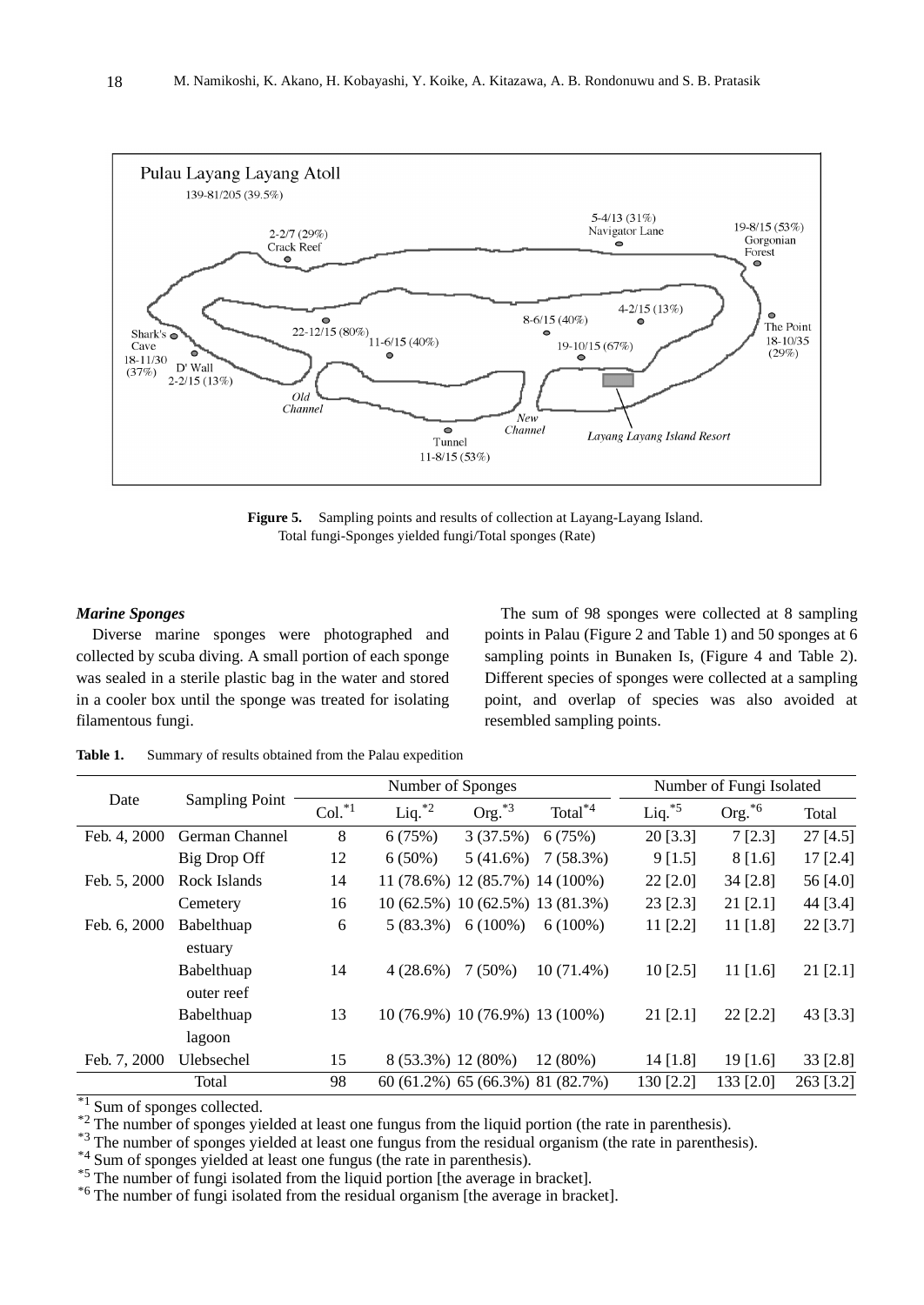| Date         | <b>Sampling Point</b> | Numbers of Sponges   |             |             |                     | Numbers of Fungi Isolated |           |            |
|--------------|-----------------------|----------------------|-------------|-------------|---------------------|---------------------------|-----------|------------|
|              |                       | $Col.$ <sup>*1</sup> | $Liq.^{*2}$ | Org. $*3$   | Total <sup>*4</sup> | $Liq.^{*5}$               | $Org.*6$  | Total      |
| Mar. 4, 2001 | Lekuan 3              | 10                   | 10 (100%)   | $10(100\%)$ | $10(100\%)$         | 30 [3.0]                  | 22 [2.2]  | 52 [5.2]   |
|              | Tawara                | 10                   | $10(100\%)$ | $9(90\%)$   | $10(100\%)$         | $26$ [2.6]                | 22 [2.4]  | 48 [4.8]   |
| Mar. 5, 2001 | Timur 2               | 10                   | $9(90\%)$   | $8(80\%)$   | $9(90\%)$           | 21 [2.3]                  | 20 [2.5]  | 41 $[4.6]$ |
|              | Timur 1               | 10                   | $8(80\%)$   | $10(100\%)$ | $10(100\%)$         | $15$ [1.9]                | 20 [2.0]  | 35 [3.5]   |
| Mar. 6, 2001 | Raymond               | 5                    | $5(100\%)$  | $5(100\%)$  | $5(100\%)$          | 6[1.2]                    | 9[1.8]    | 15 [3.0]   |
|              | Rons                  | 5                    | $5(100\%)$  | $5(100\%)$  | $5(100\%)$          | 9 [1.8]                   | 9[1.8]    | 18 [3.6]   |
|              | Total                 | 50                   | 47 (94%)    | 47 (94%)    | 49 (98%)            | 107 [2.3]                 | 102 [2.2] | 209 [4.3]  |

**Table 2.** Summary of results obtained from the North Sulawesi expedition

<sup>\*1</sup> Sum of sponges collected.<br><sup>\*2</sup> The number of sponges yielded at least one fungus from the liquid portion (the rate in parenthesis).<br><sup>\*3</sup> The number of sponges yielded at least one fungus from the residual organism (t

#### *Filamentous Fungi Associated with Marine Sponges*

Filamentous fungi were isolated from the liquid portion and remaining organism obtained by the homogenization of sponges. The shape and color of colonies, mycelia, and spores (if formed) were observed under a microscope, and different species were isolated and inoculated on slants separately. The results are listed in Tables 1 and 2. It is interesting that the most of fungi isolated from both liquid portion and organism of the same sponge were different species. Fungi obtained from organism may be associated strongly with the sponge.

The average of about two fungi was isolated respectively from the liquid portion and organism at both sites, although the numbers were varied among sampling points (Tables 1 and 2). There were variations in the rate of sponges yielded at least one fungus collected in Palau (Table 1). The sponges collected at Big Drop Off in Palau showed the minimum rate (58.3%). The sponges collected from the outside of the reef (Big Drop Off and Babelthaup) yielded lower rates (Table 1 and Figure 2). The average of 3.2 fungi was isolated at Palau, while the sponges at Bunaken Is. gave 4.3 fungi. Only one sponge did not yield a fungus among 50 sponges at Bunaken Is. (Table 2), and high rates (90-100%) were obtained at all sampling points (Table 2 and Figure 4). The sponges in the coral reef of Bunaken Is. and probably in North Sulawesi are little better providers of filamentous fungi than those of Palau.

We have done the similar study in Malaysia, Pohnpei, and Okinawa (Aka, Ishigaki, and Iriomote islands). The rates obtained in this study were remarkably higher than those obtained at the above sites (unpublished data). For example, the results obtained from two expeditions held at Layang-Layang Island, a small atoll located at about 300 km off the cost of Sabah State of East Malaysia (Figure 1), was shown in Figure 5. The sponges in Layang-Layang Atoll gave low rates at both inside and outside of the reef. Although it is not clear why the sponges in Palau and Bunaken Is. hold more filamentous fungi, it is certain that Palau and North Sulawesi are good study sites on these marine organisms.

## **Acknowledgement**

We thank crew members of the training vessel Shinyomaru for their generous help during the sample collection at Palau and Indonesia.

## **References**

- 1) F. Pietra: Secondary metabolites from marine microorganisms: bacteria, protozoa, algae and fungi. Achievements and prospects. *Nat. Prod. Rep*., 14, 453-464 (1997).
- 2) B. S. Davidson: New dimensions in natural products research: cultured marine microorganisms. *Curr. Opin. Biotechnol*., 6, 284-291 (1995).
- 3) K. Liberra and U. Lindequist: Marine fungi a prolific resource of biologically active natural products? *Pharmazie*, 50, 583-588 (1995).
- 4) J. Kobayashi and M. Ishibashi: Bioactive metabolites of symbiotic marine microorganisms. *Chem. Rev*., 93, 1753-1769 (1993).
- 5) M. Namikoshi, K. Akano, S. Meguro, I. Kasuga, Y.